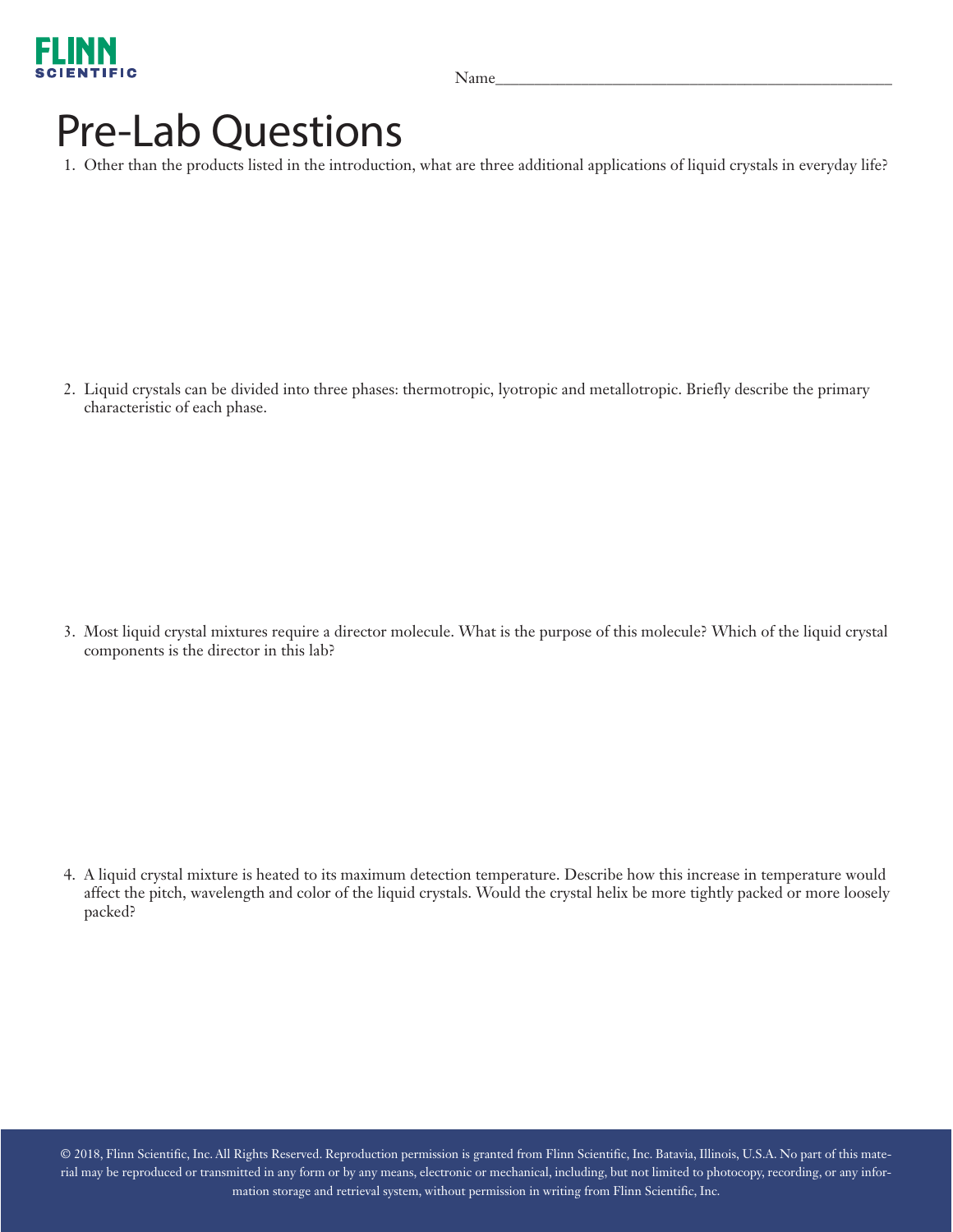# Liquid Crystal Data Sheet

Assigned solution numbers:

#### **A. Preparation of Liquid Crystals**

| Solution #     | Appearance of solution in vial | Appearance of liquid crystal sandwich |
|----------------|--------------------------------|---------------------------------------|
| $\overline{4}$ |                                |                                       |
|                |                                |                                       |
|                |                                |                                       |
| 8              |                                |                                       |
|                |                                |                                       |

#### **B. Light Reflection and Transmission**

| Solution # | Can be heated in hand? | Appearance of crystals in front<br>of a white light | Appearance of crystals on a dark<br>surface |
|------------|------------------------|-----------------------------------------------------|---------------------------------------------|
|            |                        |                                                     |                                             |
|            |                        |                                                     |                                             |
|            |                        |                                                     |                                             |
|            |                        |                                                     |                                             |
|            |                        |                                                     |                                             |
|            |                        |                                                     |                                             |

#### **C. Liquid Crystals as Temperature Indicators**

| Solution # | Observed color change | Temperature of color change<br>$(^{\circ}C)$ | <b>Estimated Temperature Range of</b><br>liquid crystal (°C) |
|------------|-----------------------|----------------------------------------------|--------------------------------------------------------------|
|            |                       |                                              |                                                              |
|            |                       |                                              |                                                              |
|            |                       |                                              |                                                              |
|            |                       |                                              |                                                              |
|            |                       |                                              |                                                              |
|            |                       |                                              |                                                              |